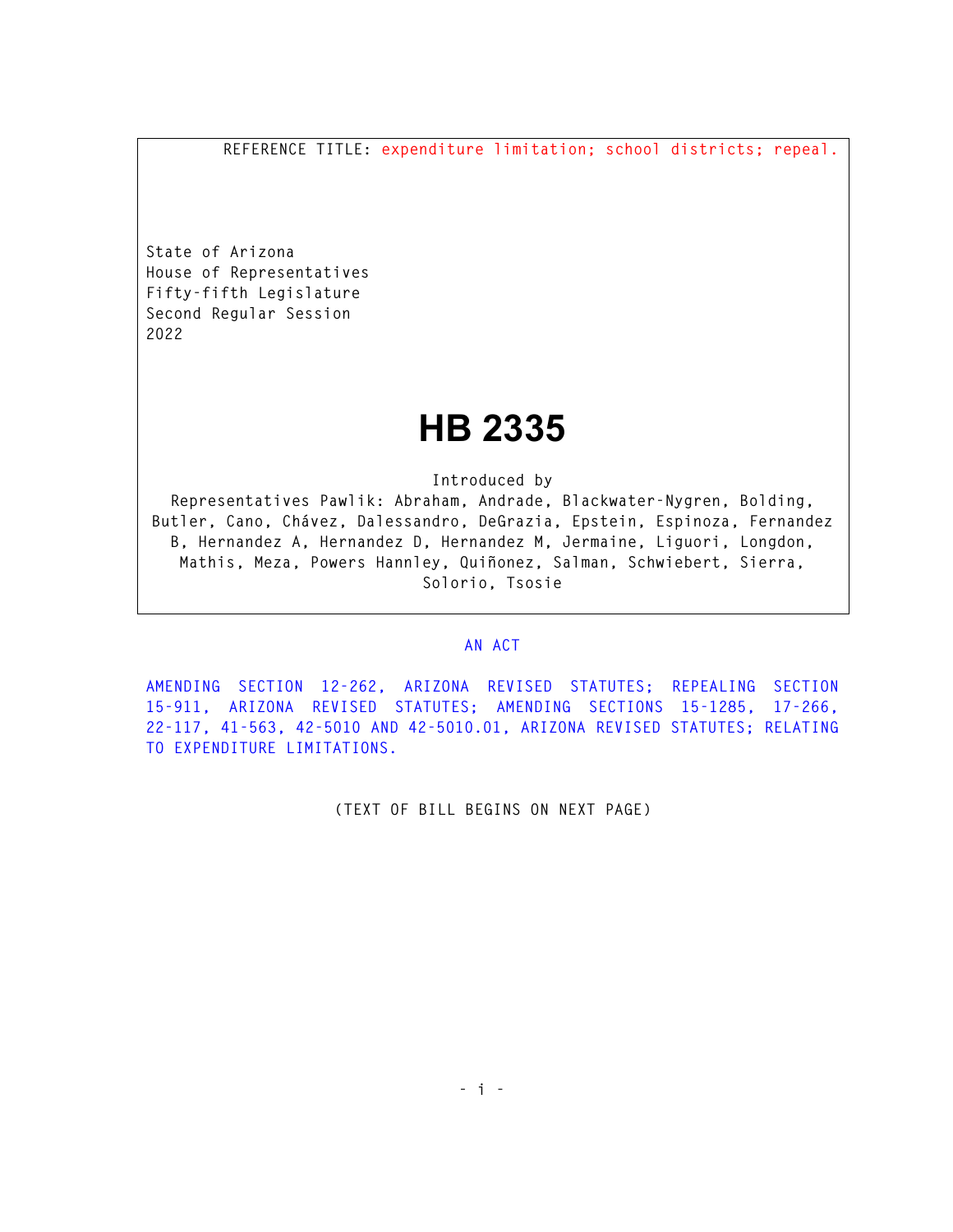**1 Be it enacted by the Legislature of the State of Arizona: 2 Section 1. Section 12-262, Arizona Revised Statutes, is amended to 3 read: 4 12-262. Submission of plan; use of monies; report 5 A. The presiding judge of the superior court in each county 6 desiring to improve, maintain or expand juvenile probation services, or 7 to achieve or maintain the average adult probation case supervision 8 requirement prescribed in section 12-251, may prepare a plan in 9 accordance with guidelines issued by the supreme court. The plan shall be 10 submitted to the state supreme court. The supreme court guidelines shall 11 require that the plan include:**  12 1. That funds MONIES received under this article shall be used **13 primarily for payment of PAYING salaries of probation officers supervising 14 adults or juveniles on probation to the superior, justice or municipal 15 court. 16 2. That the funds MONIES provided by the THIS state for this 17 purpose will be used to supplement county funds provided for probation 18 services. 19 3. The proposed budget necessary to implement the plan, including 20 the amount currently budgeted for that county's probation program. 21 B. If a county is subject to section 12-269, the following apply: 22 1. Beginning in fiscal year 2006-2007, the county's contribution to 23 the hospitalization and medical care of the indigent sick, to the 24 nonfederal portion of providing long-term care and for the administrative 25 costs of implementing sections 36-2901.01 and 36-2901.04 shall be reduced 26 pursuant to section 11-292, subsection Q. 27 2. The economic estimates commission shall increase the county's 28 base expenditure limit beginning in the fiscal year that the county 29 assumes funding responsibility pursuant to section 41-563, subsection**   $30$  <del> $D$ </del> C. **31 C. The supreme court shall report to the joint legislative budget 32 committee all amounts provided to any county pursuant to this article for 33 adult probation services or juvenile probation services. 34 Sec. 2. Repeal 35 Section 15-911, Arizona Revised Statutes, is repealed. 36 Sec. 3. Subject to the requirements of article IV, part 1, 37 section 1, Constitution of Arizona, section 15-1285, Arizona Revised 38 Statutes, is amended to read: 39 15-1285. Budgetary, expenditure or revenue control limits; 40 exemption 41 Notwithstanding any other law, monies received by school districts 42 and career technical education districts pursuant to this chapter: 43 1. Are not considered local revenues for the purposes of article 44 IX, section 21, Arizona constitution.**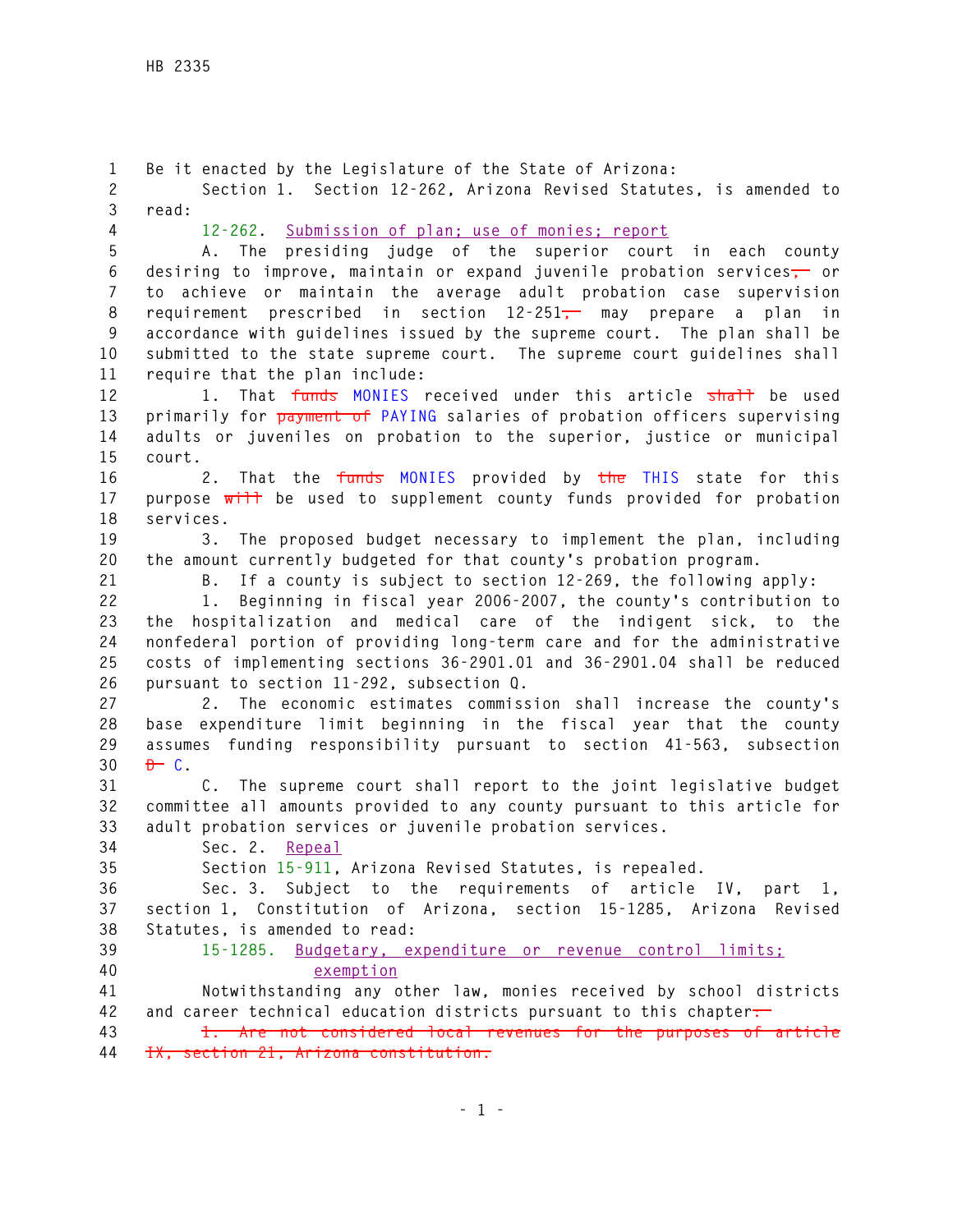**1 2. are exempt from any budgetary, expenditure or revenue control 2 limit that would limit the ability of school districts or career technical 3 education districts to accept or expend those monies.** 

**4 Sec. 4. Section 17-266, Arizona Revised Statutes, is amended to 5 read:** 

**6 17-266. Construction by employees or force account**

**7 Notwithstanding sections 41-2535 and 41-2572, the commission may 8 build, alter, repair, improve or demolish a structure or other improvement 9 by employees or force account if the project cost does not exceed 10 thirty-five thousand dollars \$35,000. This exemption does not apply to an 11 office or residence building or to storage facilities for equipment and 12 supplies. In fiscal year 1986-1987, and each fiscal year thereafter, the 13 maximum project cost for which construction by employees or force account 14 is authorized shall be adjusted by the annual percentage change in the GDP 15 price deflator as defined in section 41-563, subsection E.** 

**16 Sec. 5. Section 22-117, Arizona Revised Statutes, is amended to 17 read:** 

**18 22-117. Payment of compensation and expenses**

**19 A. Justices of the peace shall be allowed by the board of 20 supervisors, as a county charge, the following:** 

**21 1. Space.** 

**22 2. Equipment.** 

**23 3. Supplies.** 

**24 B. In a county with a population of less than one million five 25 hundred thousand persons, the state shall pay 19.25 per cent PERCENT of 26 the compensation and employee related EMPLOYEE-RELATED expenditures of a 27 justice of the peace, and the county shall pay 80.75 per cent PERCENT of 28 the compensation and employee related EMPLOYEE-RELATED expenditures of a 29 justice of the peace, except that the county shall pay the full amount of 30 the employer contribution of the state retirement system or plan or any 31 county health plan.** 

**32 C. If a county is subject to subsection B of this section, the 33 state treasurer shall remit the compensation and employee related 34 EMPLOYEE-RELATED expenditures payable by the state to the county 35 treasurer, and the county shall disburse the funds MONIES to the justice 36 of the peace.** 

**37 D. In a county with a population of one million five hundred 38 thousand persons or more, the county shall pay one hundred per cent 39 PERCENT of the compensation and employee related expenditures of a justice 40 of the peace.** 

**41 E. If a county is subject to subsection D of this section, the 42 following apply:** 

**43 1. The county's contribution to the hospitalization and medical 44 care of the indigent sick and for the administrative costs of implementing 45 sections 36-2901.01 and 36-2901.04 shall be reduced pursuant to section**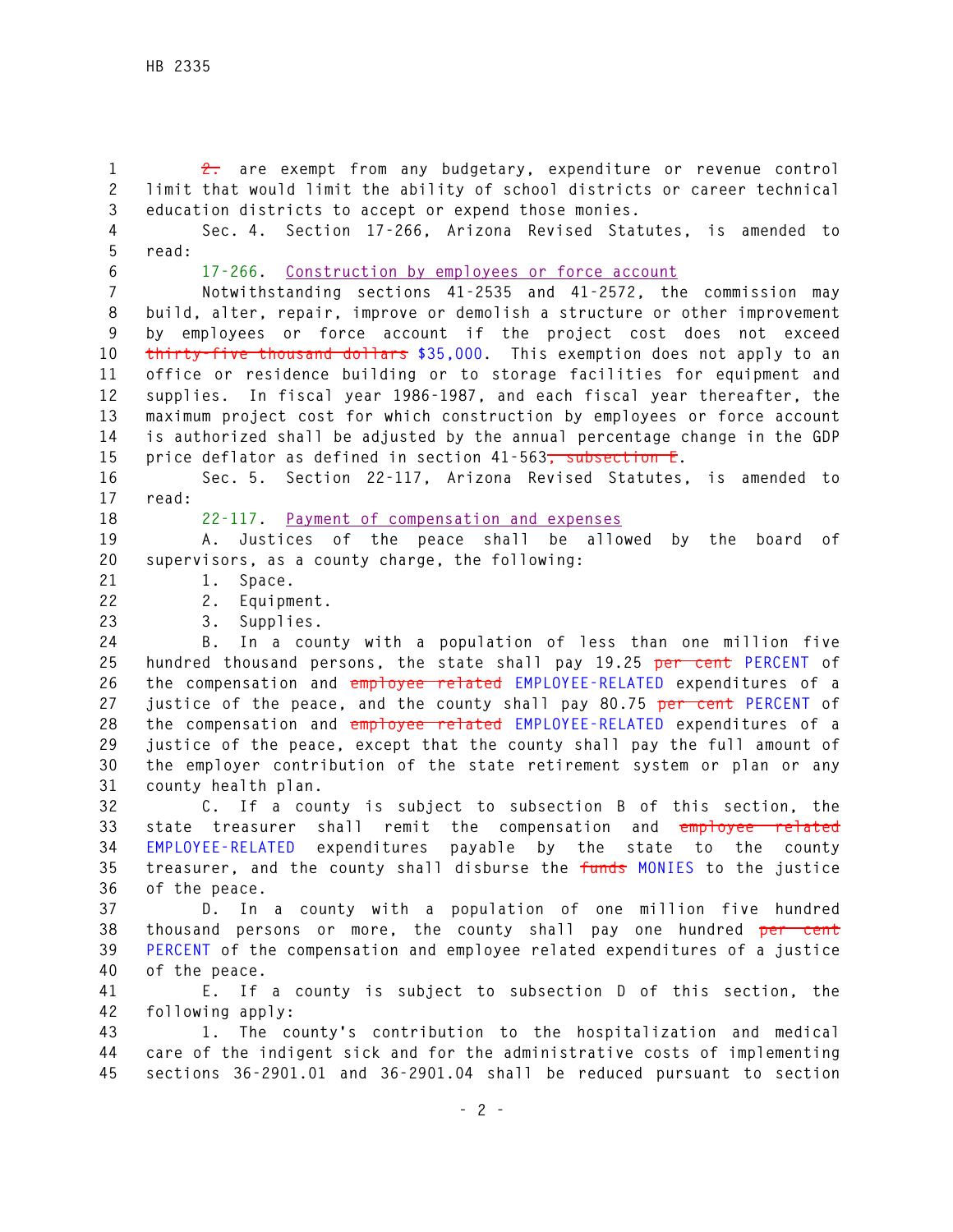**1 11-292, subsection R, in an amount that is equal to the difference between 2 the total costs that the county paid pursuant to subsection D of this 3 section and the amount that the county would have paid if the county were 4 subject to subsection B of this section.** 

**5 2. Pursuant to section 41-563, subsection D C, the economic 6 estimates commission shall increase the county's base expenditure limit in 7 an amount that is equal to the difference between the total costs that the 8 county paid pursuant to subsection D of this section and the amount that 9 the county would have paid if the county were subject to subsection B of 10 this section.** 

**11 F. The total amount that may be expended in any fiscal year by the 12 state treasurer for justice of the peace compensation and employee related 13 expenditures reimbursement shall not exceed the amount appropriated in the 14 general appropriation act for this purpose, together with additional 15 amounts appropriated by any special legislative appropriation for justices 16 of the peace.** 

**17 Sec. 6. Section 41-563, Arizona Revised Statutes, is amended to 18 read:** 

- 
- 

**19 41-563. Expenditure limitations; determination by the 20 commission; definitions**

**21 A. For political subdivisions, the commission shall:** 

**22 1. Determine the base limit level of political subdivisions for 23 each political subdivision subject to an expenditure limitation pursuant 24 to article IX, section 20, Constitution of Arizona. For the purposes of 25 this subsection and subsection D C of this section, the "base limit" of 26 each political subdivision means the amount of actual payments of local 27 revenues by such political subdivision in fiscal year 1979-1980 as used to 28 determine the expenditure limitation pursuant to paragraph 4 of this 29 subsection.** 

**30 2. Determine and report to the governing board of each political 31 subdivision subject to an expenditure limitation pursuant to article IX, 32 section 20, Constitution of Arizona, prior to BEFORE February 1 of each 33 year, the following:** 

**34 (a) The total of the estimated population of each such political 35 subdivision as of July 1 of the prior year and the estimated population of 36 any areas annexed by such political subdivisions thereafter, based on the 37 population estimates developed by the department of economic security 38 OFFICE OF ECONOMIC OPPORTUNITY. The population of any areas annexed 39 thereafter must be estimated as of July 1 of the prior year.** 

**40 (b) The estimated change in the GDP price deflator used to 41 determine the expenditure limitation for the following fiscal year over 42 the GDP price deflator used to determine the expenditure limitation for 43 the current fiscal year.** 

**44 (c) The estimated expenditure limitation for each such political 45 subdivision for the following fiscal year.**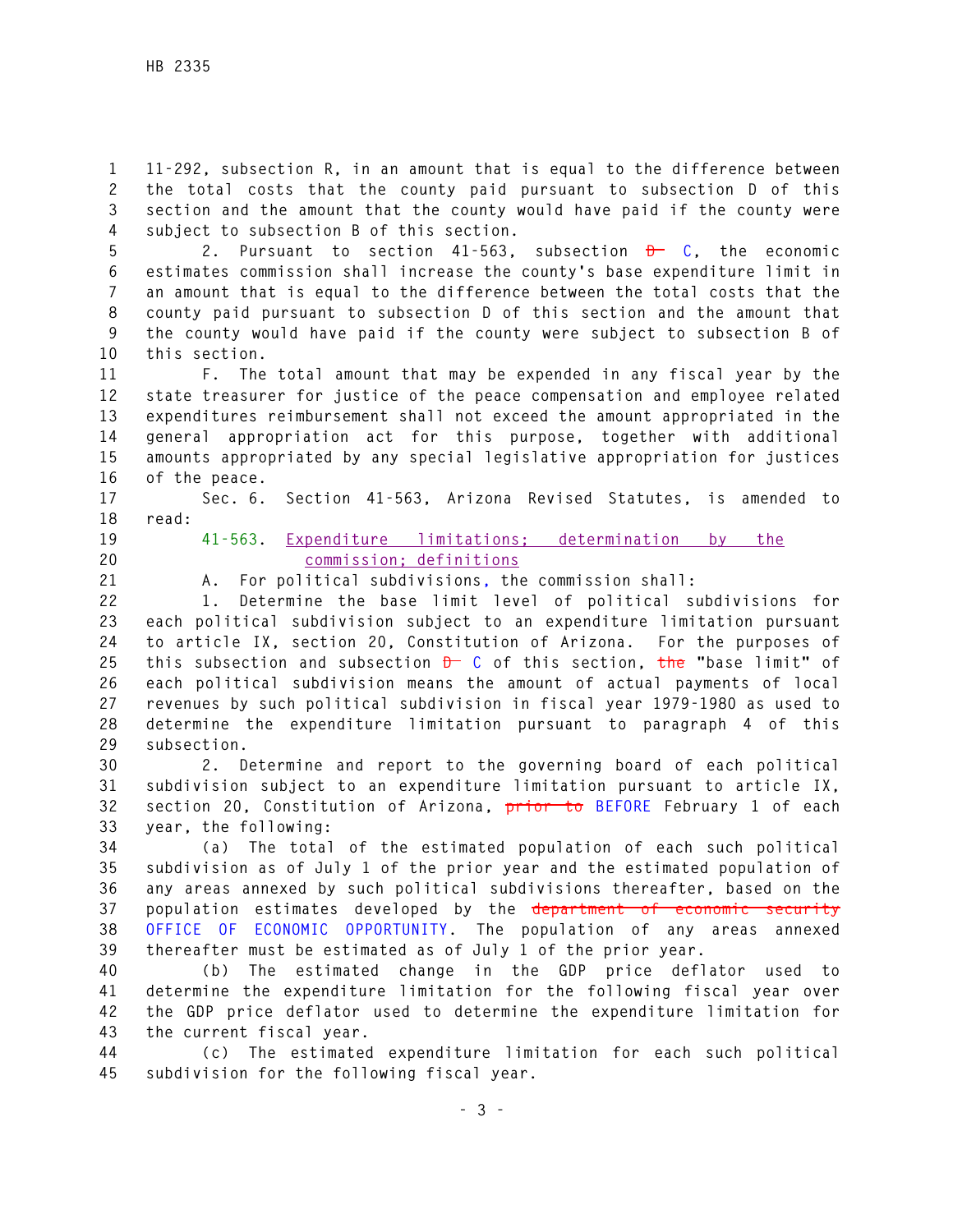**1 3. Determine and report to the governing board of each political 2 subdivision subject to an expenditure limitation pursuant to article IX, 3 section 20, Constitution of Arizona, prior to BEFORE April 1 of each year, 4 the following:** 

**5 (a) The total of the population of each such political subdivision 6 as of July 1 of the prior year and the population of any areas annexed by 7 such political subdivisions thereafter. The population of any areas 8 annexed thereafter must be estimated as of July 1 of the prior year.** 

**9 (b) The estimated change in the GDP price deflator used to 10 determine the expenditure limitation for the following fiscal year over 11 the GDP price deflator used to determine the expenditure limitation for 12 the current fiscal year.** 

**13 (c) The expenditure limitation for each such political subdivision 14 for the following fiscal year.** 

**15 4. Determine the expenditure limitation for each political 16 subdivision subject to an expenditure limitation pursuant to article IX, 17 section 20, Constitution of Arizona, as follows:** 

**18 (a) Determine the population of the political subdivision as of 19 July 1, 1978.** 

**20 (b) Determine the total population of the political subdivision as 21 required by paragraph 3, subdivision (a) of this subsection.** 

**22 (c) Divide the population determined in subdivision (b) of this 23 paragraph by the population determined in subdivision (a) of this 24 paragraph.** 

**25 (d) Determine the estimated or actual GDP price deflator for the 26 1978 calendar year.** 

**27 (e) Determine the estimated GDP price deflator for the calendar 28 year immediately preceding the fiscal year for which the expenditure 29 limitation is being determined.** 

**30 (f) Divide the GDP price deflator determined in subdivision (e) of 31 this paragraph by the GDP price deflator determined in subdivision (d) of 32 this paragraph.** 

**33 (g) Multiply the amount determined in paragraph 1 of this 34 subsection for the political subdivision by the quotient determined in 35 subdivision (c) of this paragraph and multiply the resulting product by 36 the quotient determined in subdivision (f) of this paragraph.** 

**37 5. If any annexation, consolidation or change in the boundaries of 38 a political subdivision occurs after the determination and report required 39 by paragraph 3 of this subsection but before July 1 of the current year, 40 the commission, as promptly as feasible, shall redetermine the total 41 population, calculated in paragraph 4, subdivision (b) of this subsection, 42 of the political subdivisions affected by the annexation, consolidation or 43 change in boundaries. The commission shall determine respective amended 44 expenditure limitations based on the amended population, which shall be 45 promptly reported to the governing board of each of the affected political**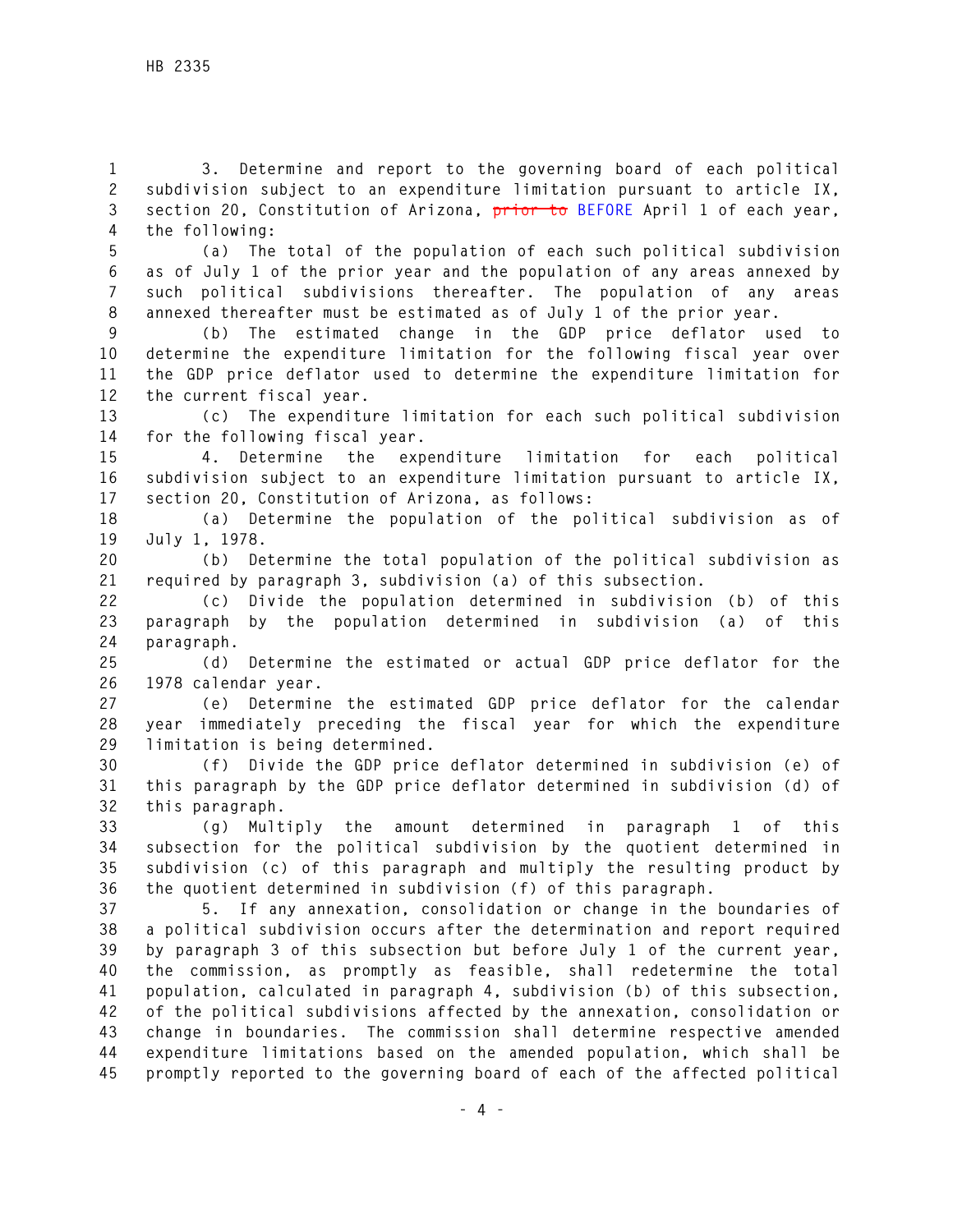**1 subdivisions. The political subdivisions affected shall use the revised 2 expenditure limitation if it is received before the annual financial 3 statement and estimate of expenses is prepared as required by section 4 42-17101.** 

**5 6. In the event of the creation of a new city or town, the base 6 limit of the new city or town shall be determined by multiplying the 7 average amount of actual fiscal year 1979-1980 per capita payments of 8 local revenues for all cities and towns within the county in which the new 9 city or town is located by the population of the new city or town.** 

**10 7. In the event of the division of a county into two or more new 11 counties, determine the expenditure limitation for each of the new 12 counties or the consolidation of counties, pursuant to article IX, section 13 20, Constitution of Arizona, using one of the following two methods. The 14 board of supervisors of each new county upon ON the affirmative vote of 15 two-thirds of the members of the board of supervisors, on or before 16 February 1 following the county's establishment, shall adopt one of the 17 expenditure limitations determined:** 

**18 (a) Method one:** 

**19 (i) Determine the existing county which THAT has a population 20 closest to the population of the new county as of July 1 for the fiscal 21 year preceding the fiscal year for which the expenditure limit is being 22 determined.** 

**23 (ii) Determine the per capita expenditure limit for the existing 24 county determined in item (i) of this subdivision based on the amount 25 determined in paragraph 3, subdivision (c) of this subsection for the 26 first full fiscal year following the establishment of the new county 27 government.** 

**28 (iii) Multiply the per capita amount determined in item (ii) of 29 this subdivision by the population of the new county as of July 1 in the 30 fiscal year in which the new county government is established. The amount 31 thus determined is the expenditure limit for the new county for the first 32 full fiscal year following its establishment.** 

**33 (iv) Determine a base limit for the new county which THAT will 34 yield the new expenditure limit determined in item (iii) of this 35 subdivision for the first full fiscal year following the establishment of 36 the new county government.** 

**37 (b) Method two:** 

**38 (i) Determine the per capita expenditure limit of the old county or 39 counties for the last full fiscal year prior to BEFORE the establishment 40 of the new county government based upon ON the amount determined in 41 paragraph 3, subdivision (c) of this subsection.**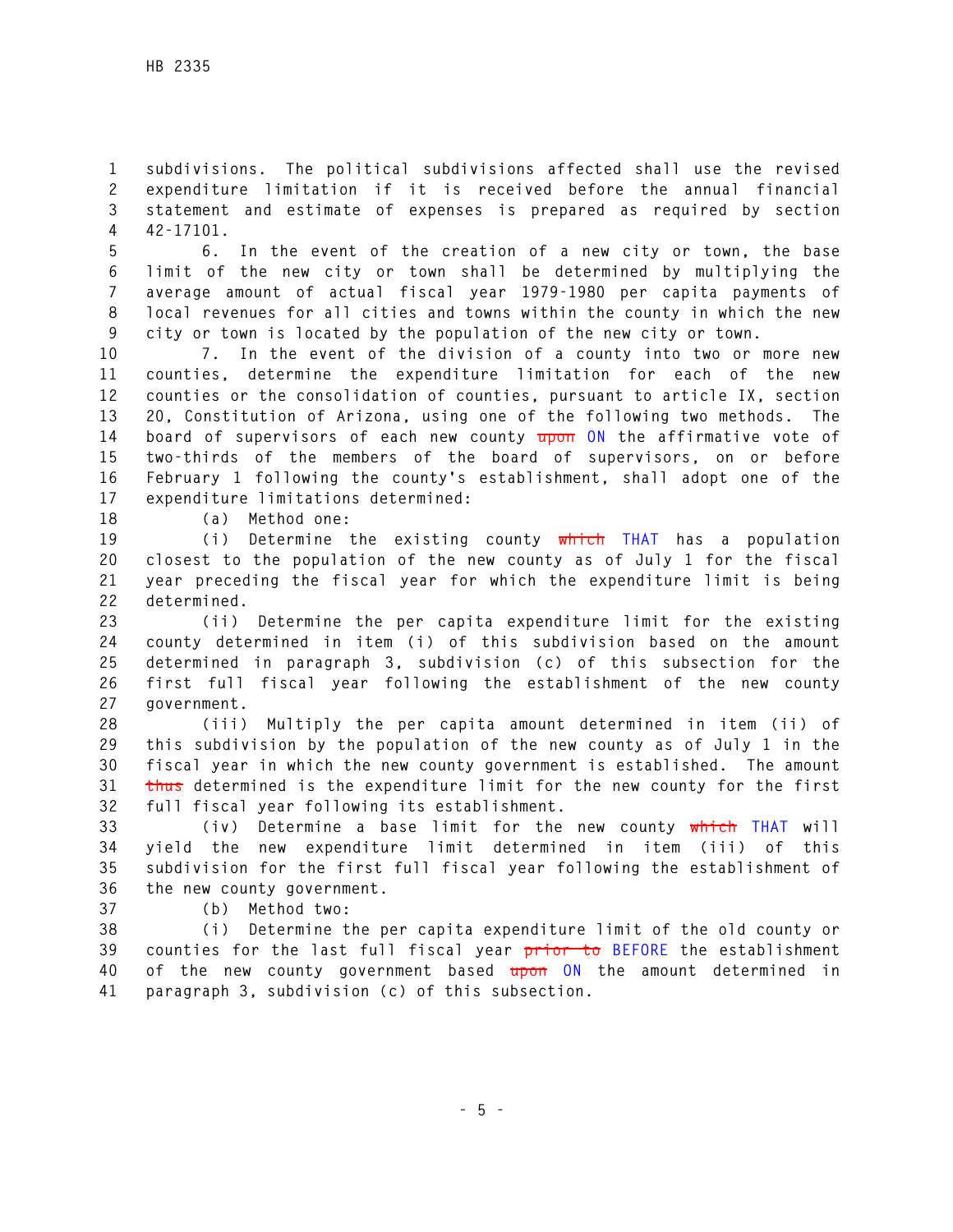**1 (ii) Multiply the per capita amount determined in item (i) of this 2 subdivision by the population of the new county as of July 1 in the fiscal 3 year in which the new county government is established. The amount thus 4 determined is the expenditure limit for the new county for the first full 5 fiscal year following its establishment.** 

**6 (iii) Determine a base limit for the new county which THAT will 7 yield the new expenditure limit determined in item (ii) of this 8 subdivision for the first full fiscal year following the establishment of 9 the new county government.** 

**10 8. If the governing board of a political subdivision authorizes 11 expenditures in excess of the expenditure limitation determined pursuant 12 to paragraph 4 of this subsection as provided in article IX, section 20, 13 subsection (2), paragraph (b), subdivision (i), Constitution of Arizona, 14 the expenditure limitation for such THAT political subdivision for the 15 following fiscal year shall be reduced by the amount of expenditures in 16 excess of the limitation, unless the governing board has held an election 17 as provided in article IX, section 20, subsection (2), paragraph (b), 18 subdivision (ii), Constitution of Arizona, and the excess expenditure has 19 been approved by a majority of the qualified electors voting in such AN 20 election.** 

**21 9. If the citizens of a political subdivision approve an increase 22 or decrease in the expenditure limitation as provided in article IX, 23 section 20, subsection (6), Constitution of Arizona, the base limit of a 24 political subdivision shall be adjusted by the commission such SO that the 25 expenditure limitation of the political subdivision for the fiscal year 26 following approval reflects the approved increase or decrease.** 

**27 B. For community college districts, the commission shall:** 

**28 1. Determine the base limit of each community college district 29 subject to an expenditure limitation pursuant to article IX, section 21, 30 Constitution of Arizona. For the purposes of this subsection and 31 subsection D C of this section, the "base limit" of each community 32 college district means the amount of expenditures of local revenues in 33 fiscal year 1979-1980 as used to determine the expenditure limitation 34 pursuant to paragraph 4 of this subsection.** 

**35 2. Determine and report to the governing board of each community 36 college district, prior to BEFORE February 1 of each year, the following:** 

**37 (a) The estimated student population, utilizing USING the procedure 38 prescribed in section 15-1466.01, of each community college district for 39 the following fiscal year.** 

**40 (b) The estimated change in the GDP price deflator as prescribed in 41 subsection A, paragraph 2, subdivision (b) of this section.** 

**42 (c) The expenditure limitation for each community college district 43 for the following fiscal year.** 

**44 (d) The modified expenditure limitation as prescribed in section 45 15-1471, if applicable.**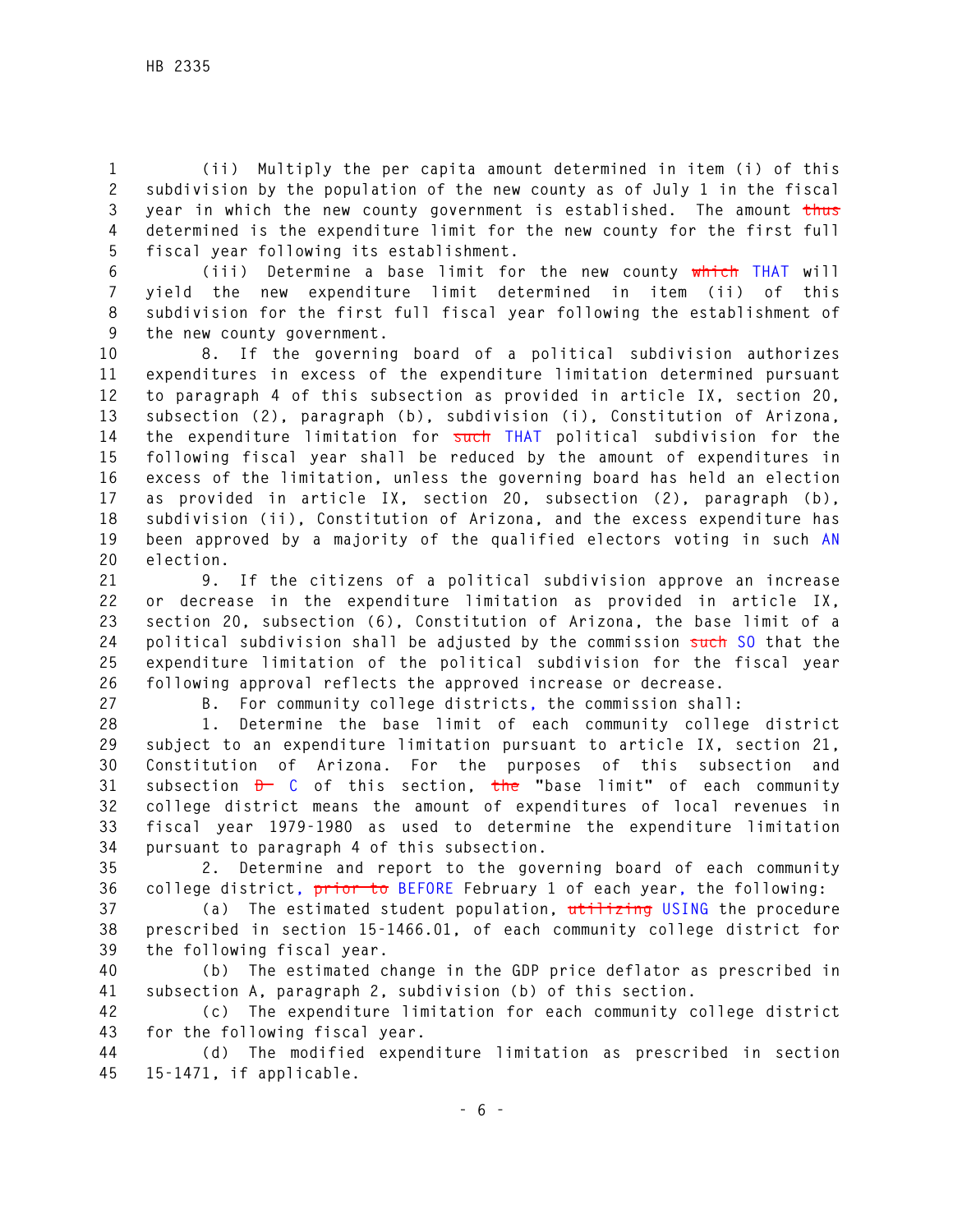**1 3. Determine and report to the governing board of each community 2 college district, prior to BEFORE April 1 of each year, the following:** 

**3 (a) The student population, utilizing USING the procedure 4 prescribed in section 15-1466.01, of each community college district for 5 the following fiscal year.** 

**6 (b) The estimated change in the GDP price deflator as prescribed in 7 subsection A, paragraph 2, subdivision (b) of this section.** 

**8 (c) The expenditure limitation for each community college district 9 for the following fiscal year.** 

**10 (d) The modified expenditure limitation as prescribed in section 11 15-1471, if applicable.** 

**12 4. Determine the expenditure limitation for each community college 13 district, as follows:** 

**14 (a) Determine the student population of each community college 15 district for fiscal year 1979-1980 using the definition of full-time 16 equivalent student in section 15-1401 in 1979-1980, except that if a 17 redefinition of full-time equivalent student changes the number of 18 semester credit units per semester from fifteen units, the student 19 population for the 1979-1980 base year shall be recalculated using the new 20 number of units.** 

**21 (b) Determine the estimated student population of each community 22 college district for the fiscal year for which the expenditure limitation 23 is being determined using the definition of full-time equivalent student 24 in section 15-1401.** 

**25 (c) Divide the student population determined in subdivision (b) of 26 this paragraph by the student population determined in subdivision (a) of 27 this paragraph.** 

**28 (d) Determine the estimated or actual GDP price deflator for the 29 1978 calendar year.** 

**30 (e) Determine the estimated GDP price deflator for the calendar 31 year immediately preceding the fiscal year for which the expenditure 32 limitation is being determined.** 

**33 (f) Divide the GDP price deflator determined in subdivision (e) of 34 this paragraph by the GDP price deflator determined in subdivision (d) of 35 this paragraph.** 

**36 (g) Multiply the amount determined in paragraph 1 of this 37 subsection for the community college district by the quotient determined 38 in subdivision (c) of this paragraph and multiply the resulting product by 39 the quotient determined in subdivision (f) of this paragraph.** 

**40 5. In the event of an annexation, creation of a new community 41 college district or a consolidation or change in the boundaries of a 42 community college district, the base limit of a community college district 43 shall be adjusted by the commission according to the following guidelines:**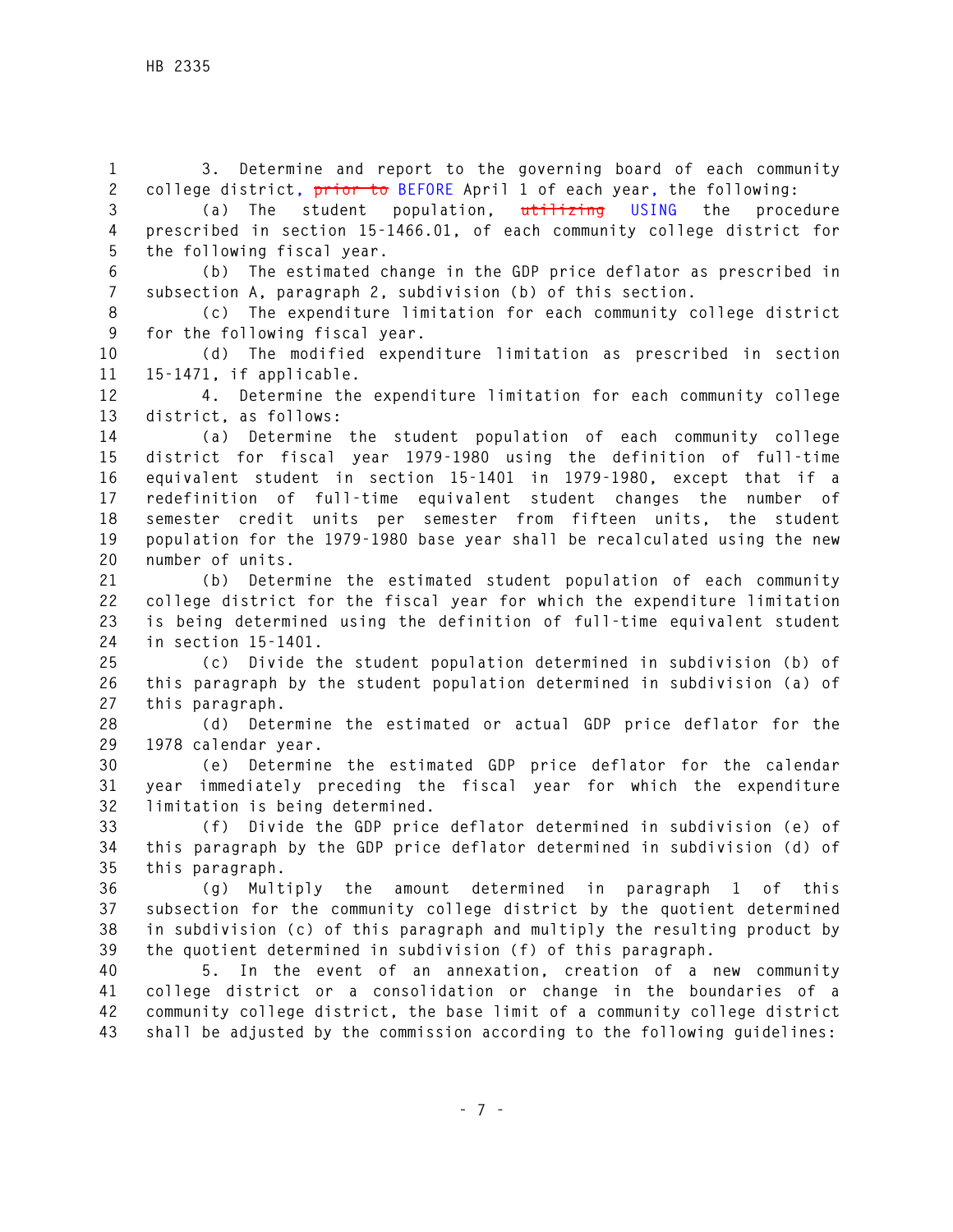**1 (a) In the event of the creation of a new community college 2 district, the base limit of the community college district shall be 3 determined by multiplying the average amount of 1979-1980 per capita 4 expenditures of local revenues for all community college districts within 5 the THIS state by the student population of the new community college 6 district. The expenditure limit of the county in which the new community 7 college district is located shall be reduced by the amount paid to other 8 community college districts for tuition in the fiscal year preceding the 9 fiscal year in which the new community college district is created.** 

**10 (b) In the case of an annexation, consolidation or change in the 11 boundaries of a community college district, the base limit of a community 12 college district shall be adjusted by the commission to reflect the change 13 by increasing the base limit of the community college district gaining the 14 newly included territory and decreasing the base limit of the community 15 college district losing the territory.** 

**16 (c) If an existing community college district consolidates with a 17 contiguous county THAT IS not part of a community college district, the 18 commission shall:** 

**19 (i) Increase the base limit of the existing community college 20 district by an amount equal to the amount of revenue which THAT would have 21 been generated by applying the primary property tax rate of the existing 22 community college district in the immediately prior year to the limited 23 assessed valuation of the contiguous county in the immediately prior year.** 

**24 (ii) Decrease the base limit of the contiguous county by the amount 25 of reimbursement prescribed by section 15-1469, subsection B, paragraph 1, 26 paid by such THAT county in the 1979-1980 base year, except that no A 27 decrease shall NOT be made to the base limit of such THAT county if the 28 reimbursement prescribed by section 15-1469, subsection B, paragraph 1 in 29 the immediately prior year was paid by the state pursuant to section 30 15-1469.01.** 

**31 (d) In the case of a decrease in service boundaries of a community 32 college district, the base limit of the community college district shall 33 be reduced by the commission to reflect the amount attributable to the 34 service area in fiscal year 1979-1980, and the base student population of 35 the community college district shall be reduced by the commission to 36 reflect fiscal year 1979-1980 student population attributable to the 37 service area. The adjusted base limit and the adjusted fiscal year 38 1979-1980 student population shall be used in determining the expenditure 39 limitation for the community college district in the first year in which 40 the service boundaries are diminished and in each subsequent year.** 

**41 C. For school districts the commission shall:** 

**42 1. Determine the base limit of school districts subject to the 43 expenditure limitation prescribed by article IX, section 21, subsection 44 (2), Constitution of Arizona. For the purposes of this subsection and 45 subsection D of this section, "base limit" means the total amount of**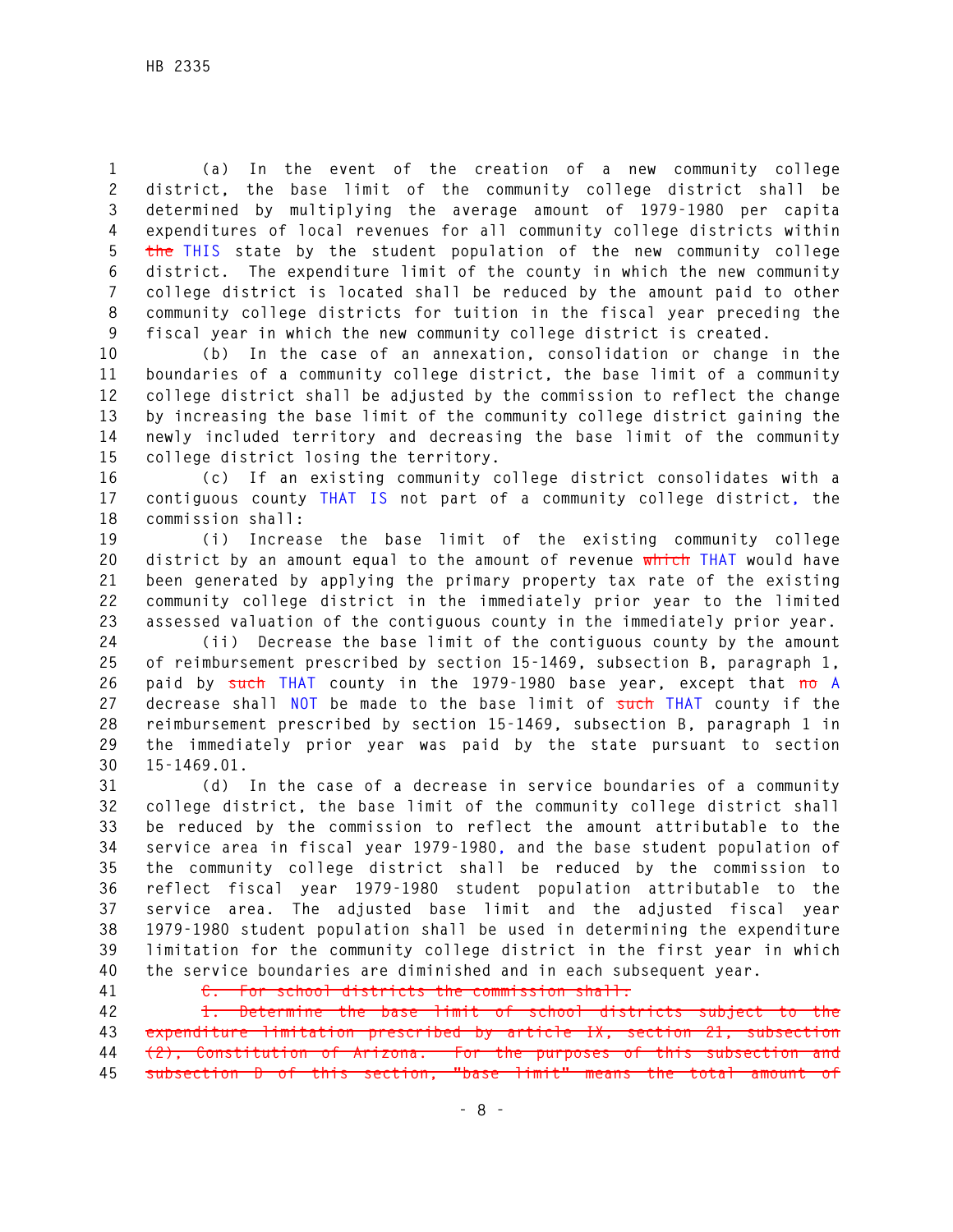**1 expenditures of local revenues of all school districts in fiscal year 2 1979-1980 as used to determine the expenditure limitation pursuant to 3 paragraph 4 of this subsection. 4 2. Determine and report to the legislature prior to March 1 of each 5 year the following: 6 (a) The estimated total student population of all school districts 7 for the current year. 8 (b) The estimated change in the GDP price deflator as prescribed in 9 subsection A, paragraph 2, subdivision (b) of this section. 10 (c) The estimated aggregate expenditure limitation for all school 11 districts for the following fiscal year. 12 3. Determine and report to the legislature, prior to May 1 of each 13 year, the following: 14 (a) The total student population of all school districts for the 15 current year. 16 (b) The estimated change in the GDP price deflator as prescribed in 17 subsection A, paragraph 2, subdivision (b) of this section. 18 (c) The aggregate expenditure limitation for all school districts 19 for the following fiscal year. 20 4. Determine the aggregate expenditure limitation for all school 21 districts as follows: 22 (a) Determine the aggregate student population of all school 23 districts for the school year 1978-1979. 24 (b) Determine the total student population of all school districts 25 for the current year. 26 (c) Divide the aggregate student population determined in 27 subdivision (b) of this paragraph by the aggregate student population in 28 subdivision (a) of this paragraph. 29 (d) Determine the estimated or actual GDP price deflator for the 30 1978 calendar year. 31 (e) Determine the estimated GDP price deflator for the calendar 32 year immediately preceding the fiscal year for which the aggregate 33 expenditure limitation is being determined. 34 (f) Divide the GDP price deflator determined in subdivision (e) of 35 this paragraph by the GDP price deflator determined in subdivision (d) of 36 this paragraph. 37 (g) Multiply the amount determined in paragraph 1 of this 38 subsection by the quotient determined in subdivision (c) of this paragraph 39 and multiply the resulting product by the quotient determined in 40 subdivision (f) of this paragraph. 41 D. C. In the case of a transfer of all or any part of the cost of 42 providing a governmental function, pursuant to article IX, section 20, 43 subsection (4), Constitution of Arizona, or article IX, section 21, 44 subsection (5) (3), Constitution of Arizona, the COMMISSION SHALL ADJUST 45 THE base limit of political subdivisions, OR community college districts**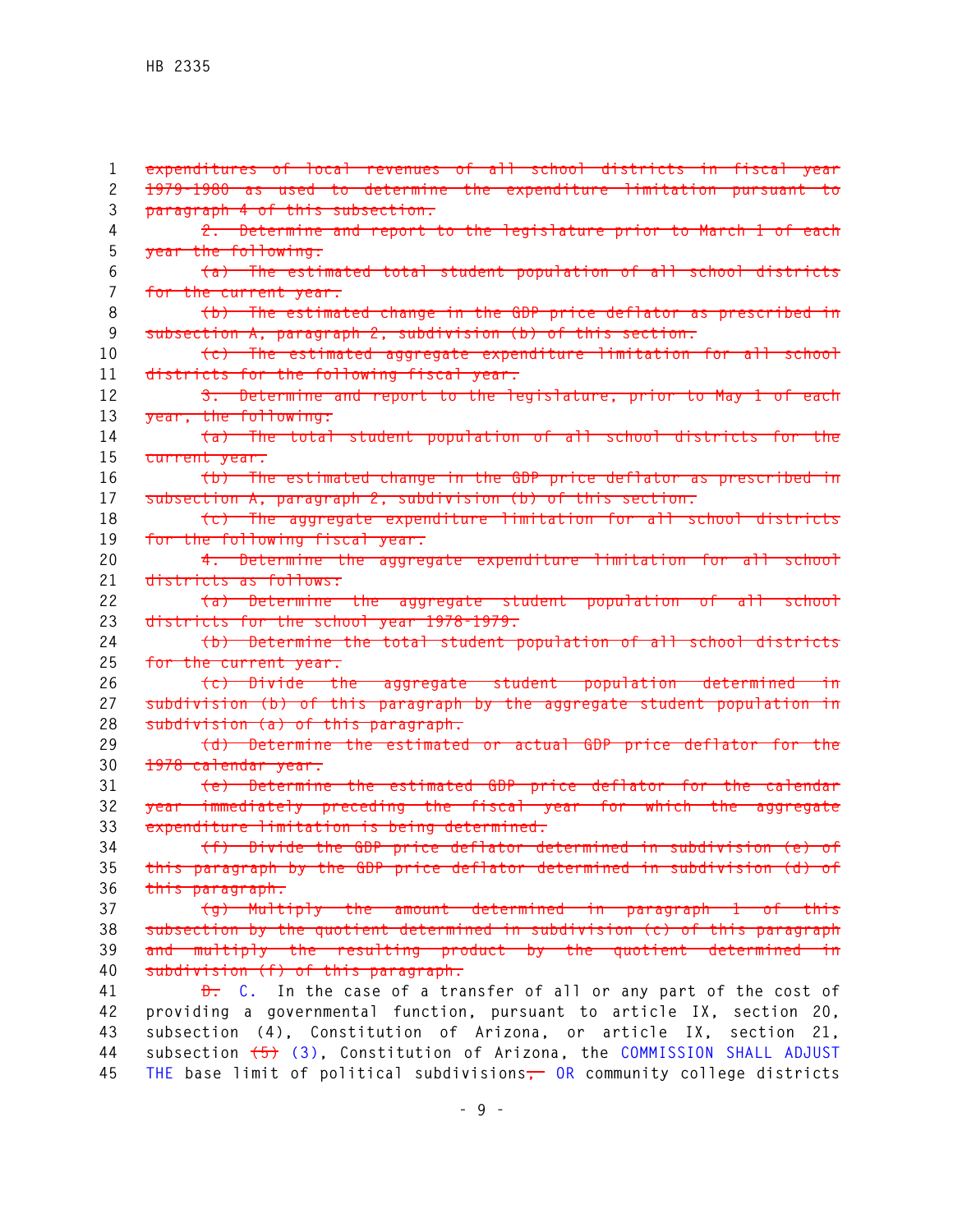**1 or school districts, whichever is applicable, shall be adjusted by the 2 commission to reflect the transfer by increasing the base limit of the 3 political subdivision, OR community college district or school district 4 to which the cost is transferred and decreasing the base limit of the 5 political subdivision, OR community college district or school district 6 from which the cost is transferred by the amount of the cost of the 7 transferred governmental function.** 

**8 E. D. For the purposes of this section:** 

**9 1. "Commission" means the economic estimates commission.** 

**10 2. "GDP price deflator" means the average of the four implicit 11 price deflators for the gross domestic product reported by the United 12 States department of commerce for the four quarters of the calendar year.** 

**13 3. "Political subdivision" means any county, city, including any 14 charter city, or town.** 

**15 4. "Population" shall be defined pursuant to article IX, section 16 20, subsection (3), paragraph (f), Constitution of Arizona.** 

**17 5. "Student population" shall be defined pursuant to article IX, 18 section 21, subsection (4) (2), paragraph (e) (d), Constitution of 19 Arizona.** 

**20 Sec. 7. Subject to the requirements of article IV, part 1, 21 section 1, Constitution of Arizona, section 42-5010, Arizona Revised 22 Statutes, is amended to read:** 

## **23 42-5010. Rates; distribution base**

**24 A. The tax imposed by this article is levied and shall be collected 25 at the following rates:** 

**26 1. Five percent of the tax base as computed for the business of 27 every person engaging or continuing in this state in the following 28 business classifications described in article 2 of this chapter:** 

- 
- **29 (a) Transporting classification. 30 (b) Utilities classification.**
- - **31 (c) Telecommunications classification.**
	- **32 (d) Pipeline classification.**
	- **33 (e) Private car line classification.**
	- **34 (f) Publication classification.**
	- **35 (g) Job printing classification.**
	- **36 (h) Prime contracting classification.**
	- **37 (i) Amusement classification.**
	- **38 (j) Restaurant classification.**
	- **39 (k) Personal property rental classification.**

**40 (l) Retail classification and amounts equal to retail transaction 41 privilege tax due pursuant to section 42-5008.01.** 

**42 2. Five and one-half percent of the tax base as computed for the 43 business of every person engaging or continuing in this state in:**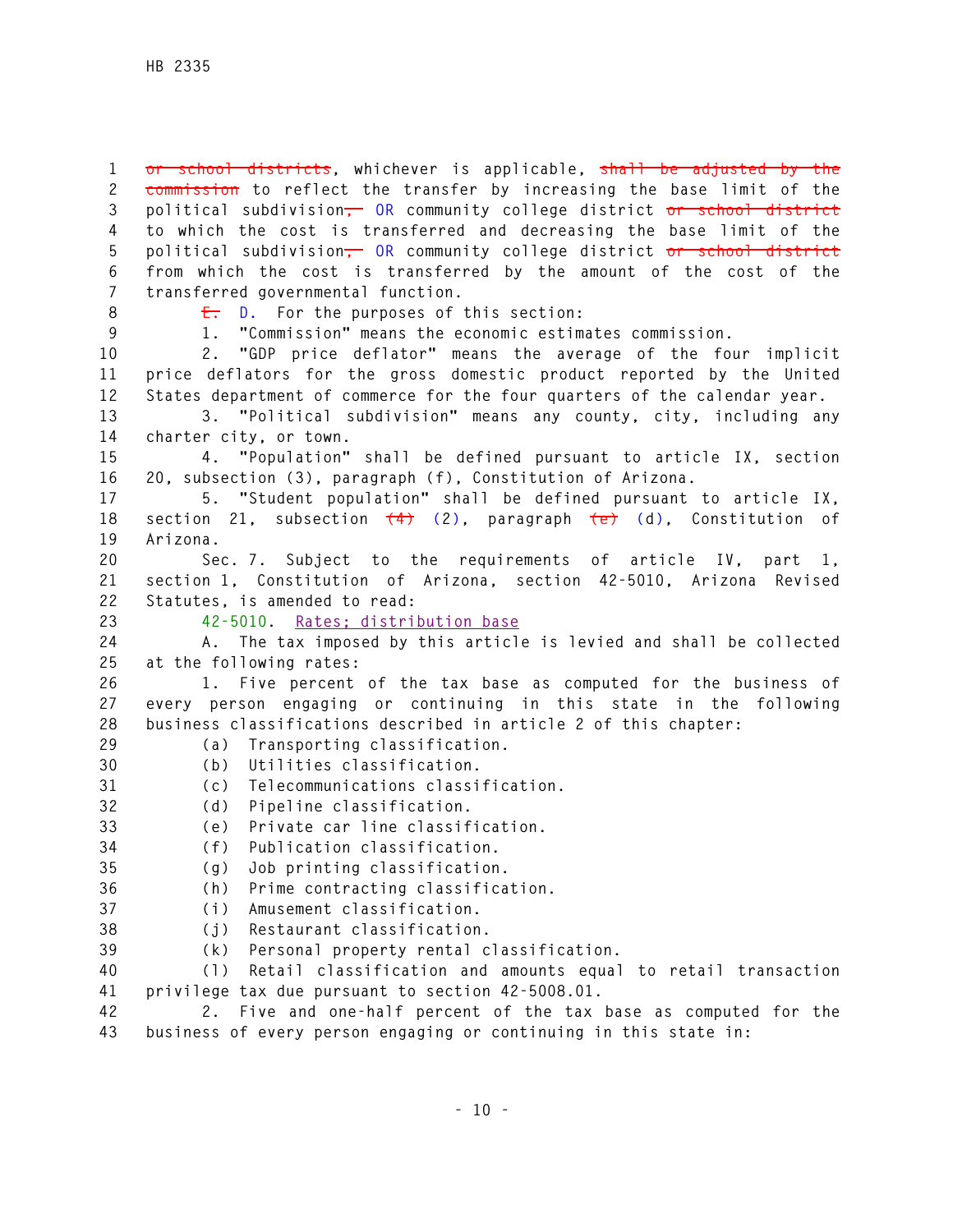**1 (a) The transient lodging classification described in section 2 42-5070.** 

**3 (b) The online lodging marketplace classification described in 4 section 42-5076 who has entered into an agreement with the department to 5 register for, or has otherwise obtained from the department, a license to 6 collect tax pursuant to section 42-5005, subsection L.** 

**7 3. Three and one-eighth percent of the tax base as computed for the 8 business of every person engaging or continuing in this state in the 9 mining classification described in section 42-5072.** 

**10 4. Zero percent of the tax base as computed for the business of 11 every person engaging or continuing in this state in the commercial lease 12 classification described in section 42-5069.** 

**13 B. Except as provided by subsection J of this section, twenty 14 percent of the tax revenues collected at the rate prescribed by subsection 15 A, paragraph 1 of this section from persons on account of engaging in 16 business under the business classifications listed in subsection A, 17 paragraph 1, subdivisions (a) through (h) of this section is designated as 18 distribution base for THE purposes of section 42-5029.** 

**19 C. Forty percent of the tax revenues collected at the rate 20 prescribed by subsection A, paragraph 1 of this section from persons on 21 account of engaging in business under the business classifications listed 22 in subsection A, paragraph 1, subdivisions (i) through (l) of this section 23 is designated as distribution base for THE purposes of section 42-5029.** 

**24 D. Thirty-two percent of the tax revenues collected from persons on 25 account of engaging in business under the business classification listed 26 in subsection A, paragraph 3 of this section is designated as distribution 27 base for THE purposes of section 42-5029.** 

**28 E. Fifty-three and one-third percent of the tax revenues collected 29 from persons on account of engaging in business under the business 30 classification listed in subsection A, paragraph 4 of this section is 31 designated as distribution base for THE purposes of section 42-5029.** 

**32 F. Fifty percent of the tax revenues collected from persons on 33 account of engaging in business under the business classification listed 34 in subsection A, paragraph 2 of this section is designated as distribution 35 base for THE purposes of section 42-5029.** 

**36 G. In addition to the rates prescribed by subsection A of this 37 section, if approved by the qualified electors voting at a statewide 38 general election, an additional rate increment is imposed and shall be 39 collected through June 30, 2021. The taxpayer shall pay taxes pursuant to 40 this subsection at the same time and in the same manner as under 41 subsection A of this section. The department shall separately account for 42 the revenues collected with respect to the rates imposed pursuant to this 43 subsection and the state treasurer shall distribute all of those revenues 44 in the manner prescribed by section 42-5029, subsection E. The rates 45 imposed pursuant to this subsection shall not be considered local revenues**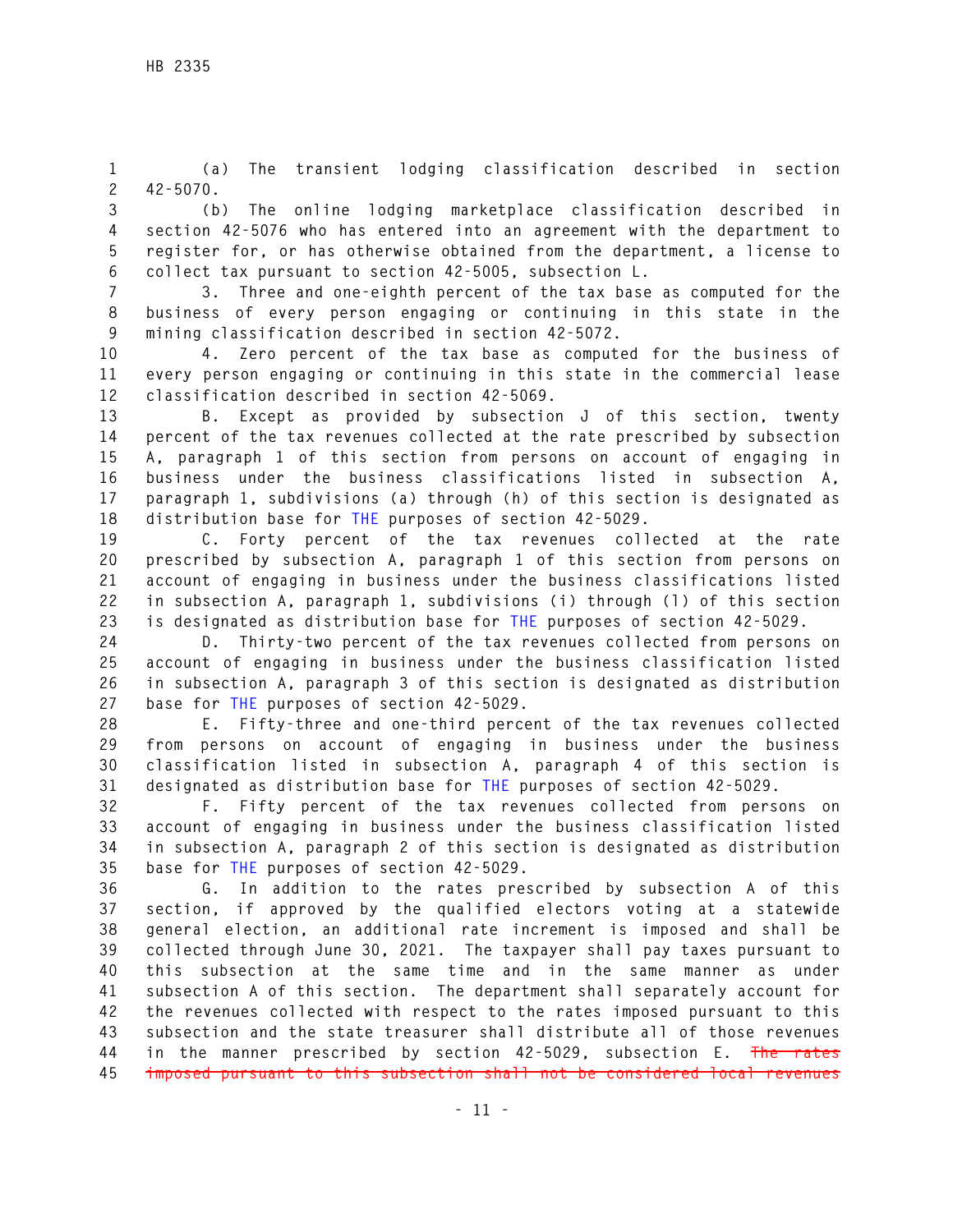**1 for purposes of article IX, section 21, Constitution of Arizona. The 2 additional tax rate increment is levied at the rate of six-tenths of one 3 per cent PERCENT of the tax base of every person engaging or continuing in 4 this state in a business classification listed in subsection A, paragraph 5 1 of this section.** 

**6 H. Any increase in the rate of tax that is imposed by this chapter 7 and that is enacted by the legislature or by a vote of the people does not 8 apply with respect to contracts entered into by prime contractors or 9 pursuant to written bids made by prime contractors on or before the 10 effective date of the legislation or the date of the election enacting the 11 increase. To qualify for the exemption under this subsection, the prime 12 contractor must maintain sufficient documentation, in a manner and form 13 prescribed by the department, to verify the date of the contract or 14 written bid.** 

**15 I. For taxpayers THAT ARE taxable under this chapter other than 16 prime contractors taxable pursuant to section 42-5075:** 

**17 1. Any increase in the rate of tax that is levied by this article 18 or article 2 of this chapter enacted by the legislature or by a vote of 19 the people does not apply for a period of one hundred twenty days from 20 AFTER the date of the tax rate increase to the gross proceeds of sales or 21 gross income from the business of the taxpayer with respect to written 22 contracts entered into before the effective date of the tax rate increase 23 unless the taxpayer has entered into a contract that contains a provision 24 that entitles the taxpayer to recover from the purchaser the amount of the 25 additional tax levied.** 

**26 2. The provisions of this subsection apply without regard to the 27 accounting method used by the taxpayer to report the taxes imposed under 28 article 2 of this chapter.** 

**29 3. The provisions of this subsection shall not be considered in 30 determining the rate of tax imposed under chapter 6, article 3 of this 31 title.** 

**32 J. Zero percent of the tax revenues that are collected at the rate 33 prescribed by subsection A, paragraph 1 of this section from persons on 34 account of engaging in business under the business classification listed 35 in subsection A, paragraph 1, subdivision (h) of this section, and that 36 are subject to any distribution required by section 42-5032.02, is 37 designated as distribution base for the purposes of section 42-5029 until 38 the total amount subject to distribution pursuant to section 42-5032.02 39 has reached the maximum amount prescribed by section 42-5032.02, 40 subsection C. Thereafter, twenty percent of the remaining tax revenues is 41 designated as distribution base for the purposes of section 42-5029 as 42 provided by subsection B of this section.**